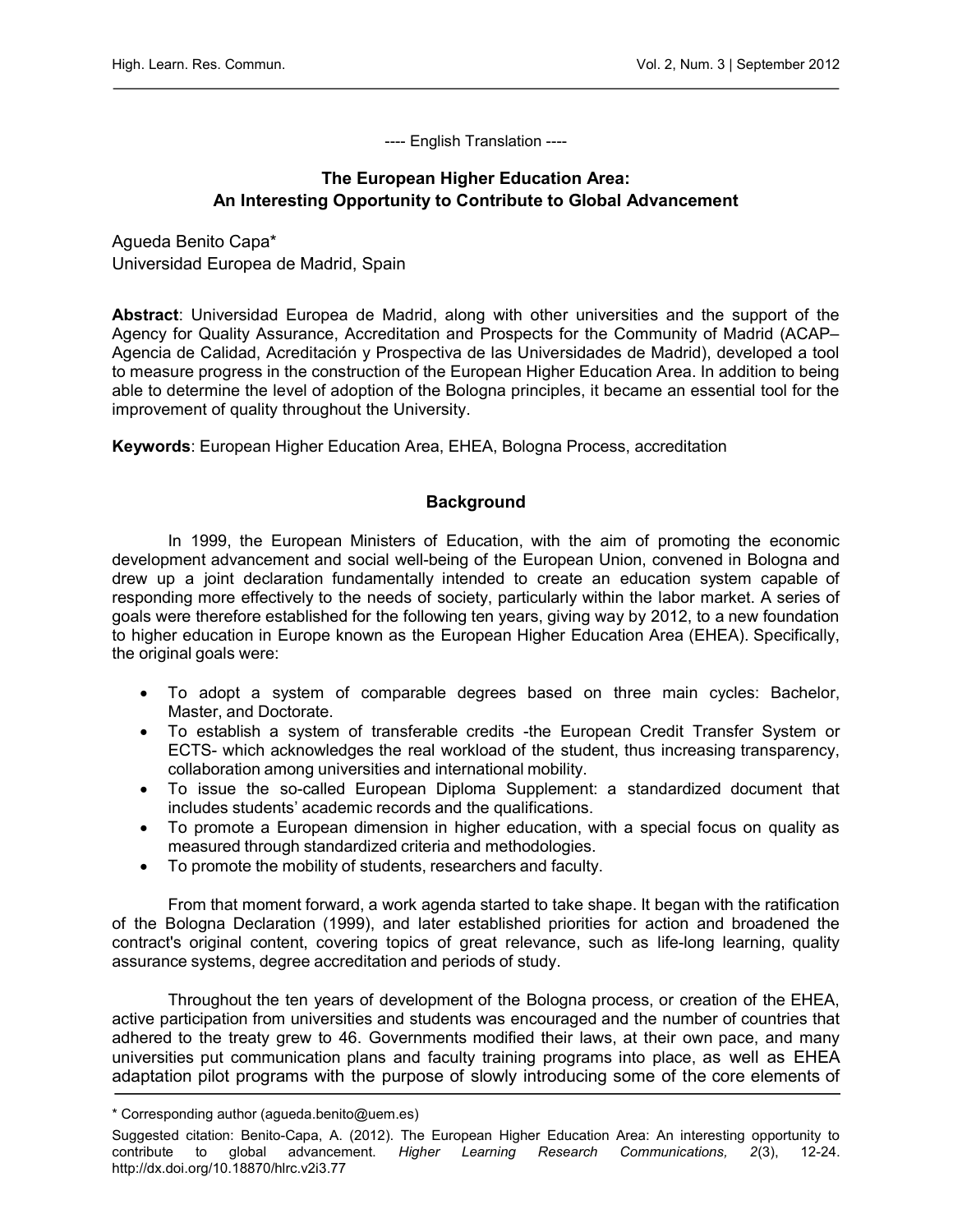the new educational scheme. These include: the ECTS credit as an academic unit of measure, student advising and guidance programs, the use of active methodologies, etc.

One of the greatest boosts to the reform process came from the Tuning Project (2000), which was financed by the European Union within the Socrates program and included the participation of all European countries. The Tuning project, gathered information from graduates, employers and academics allowing for a definition of learning outcomes and degree-specific competences of those programs included in the study. One of the fundamental conclusions of this project and several other similar initiatives is the need for development in competences, to instil skills and knowledge in our students that go beyond purely technical aspects. Specifically, as a result of the Tuning Project, a group of 30 generic competencies that every college graduate should acquire was established in greater or less measure depending on their choice of studies:

| <b>Generic Competences</b>                                                              |                                                                                             |
|-----------------------------------------------------------------------------------------|---------------------------------------------------------------------------------------------|
| 1. Ability for abstract and analytical thinking, and<br>synthesis of ideas              | 16. Ability to make reasoned decisions                                                      |
| 2. Ability to apply knowledge in practical situations                                   | 17. Ability to work in a team                                                               |
| 3. Ability to plan and manage time                                                      | 18. Interpersonal skills                                                                    |
| 4. Knowledge and understanding of the subject<br>area                                   | 19. Leadership skills                                                                       |
| 5. Knowledge and understanding of the profession<br>in practice                         | 20. Ability to work in an interdisciplinary team                                            |
| 6. Ability to communicate both orally and through<br>the written work in first language | 21. Ability to communicate key information from<br>one's discipline or field to non-experts |
| 7. Ability to communicate in a second language                                          | 22. Appreciation of diversity and multiculturalism                                          |
| 8. Ability to use information and communications<br>technologies                        | 23. Ability to work in an international context                                             |
| 9. Ability to undertake research at an appropriate<br>level                             | 24. Knowledge of foreign cultures and traditions                                            |
| 10. Capacity to learn and stay up-to-date with<br>learning                              | 25. Ability to work autonomously                                                            |
| 11. Ability to search for, process and analyse<br>information from a variety of sources | 26. Ability to design and manage projects                                                   |
| 12. Ability to be critical and self-critical                                            | 27. Initiative and entrepreneurship                                                         |
| 13. Ability to adapt to and act in new situations<br>and cope under pressure            | 28. Ethical commitment                                                                      |
| 14. Capacity to generate new ideas (creativity)                                         | 29. Concern for quality                                                                     |
| 15. Ability to identify, pose and resolve problems                                      | 30. Motivation to achieve                                                                   |

Table 1. Generic Competencies That Every College Graduate Should Acquire

Beyond the formal and legislative changes brought about by the EHEA, the main challenge is the idea of offering college students a holistic education that effectively prepares them to become successful professionals and citizens for the future society. The redefinition of Higher Education's goals as assumed by the convergence process requires a profound change in the educational approach formerly used in most universities: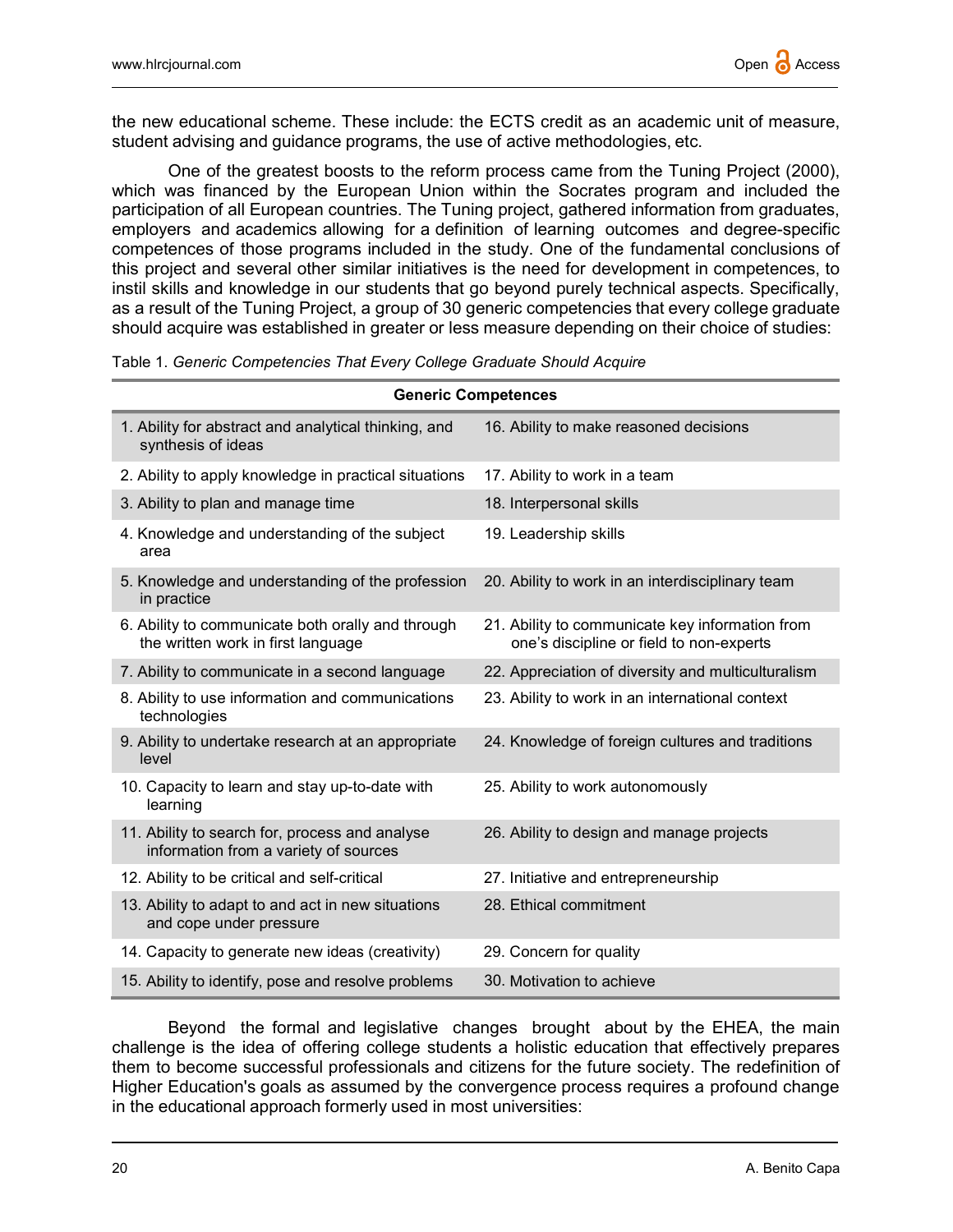



Teaching how to learn The student is the core Holistic education

Figure 1. Redefinition of Higher Education's goals as assumed by the convergence process.

This new conceptualization assumes that students have to acquire learning that includes not only specific knowledge in their field, but also a great many abilities and skills that cannot be developed if the faculty teaches exclusively using a traditional method.

The effective acquisition of the numerous competencies that define each degree require the student to *learn through doing*. It would be impossible to guarantee that students will learn to communicate if there is no space in the teaching that allows them to present projects or prepare reports. Students will not learn to plan if teachers are the only ones doing the planning. They will not learn to select, manage and incorporate information if they never refer to sources other than hand-written notes and text books.

In order to incorporate these concepts properly, in addition to several other new elements in college teaching, it is necessary to learn other teaching techniques. No doubt this approach contrasts with the traditional practice of many European professors, for whom the traditional lecture has been the only way to teach.

To summarize, the adoption of the philosophy stated by the EHEA implies many changes in the traditional behavior of many teachers and students:

#### For the Teacher

The traditional teaching method -the lecture- will be partly replaced by sessions where there is more participation from the students, making use of the aforementioned active methodologies. In addition, the teacher must devote some time to follow up and student support. It no longer involves only thinking about the course itself; it is now about making sure students learn. The assessment will have to adapt to the new teaching practices and objectives:



Figure 2. Assessments have to adapt to the new teaching practices and objectives.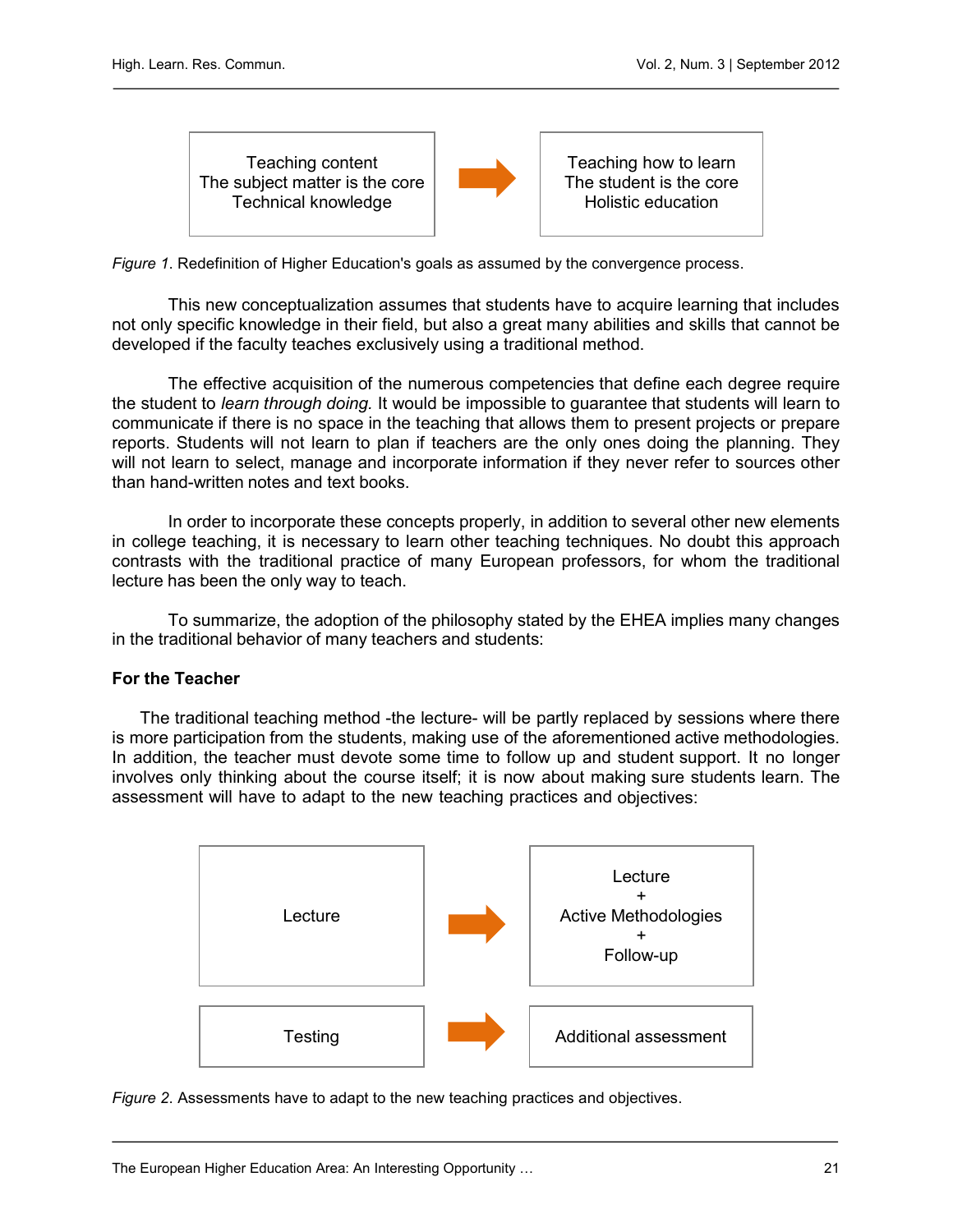## For Students

Going to class will no longer entail a passive approach such as taking notes to later study in a more or less logical way. Students will now attend class to participate in tasks that will allow them to learn more. They will need to search and integrate information. In addition to studying, they will have to work in teams, plan, present results, and make decisions. Much of their learning will be autonomous and they need to be aware that all of this is not extra work. They will have to realize that this is a necessary part of their learning in order to pass the course, as it is the only way to obtain the desired results in their holistic learning.



A few years and a will to change -especially on the part of teachers- will be required in order for these roles to be fully assumed by both faculty and students. Numerous experts point out that this is one of the most critical issues for the new European educational principles to succeed.

#### In Practice

The development of the Bologna Process has brought profound changes to the organization and approach in many universities. Universidad Europea de Madrid began its adaptation plan in 2003, implementing actions such as:

- Communication plans for faculty and students.
- Change to course schedules to assure adequate time allocation focused on teaching.
- Remodeling tutorial rooms and classrooms as needed.
- Education and training programs for faculty (such as active methodologies, alternative assessment methods, student follow-up and teaching technologies).
- Education programs for students to develop competences (planning, teamwork and public speaking).
- Creation of a documentation, information and advising center.

Universidad Europea de Madrid, along with other universities and the support of the Agency for Quality Assurance, Accreditation and Prospects for the Community of Madrid (ACAP– Agencia de Calidad, Acreditación y Prospectiva de las Universidades de Madrid), developed a tool to measure progress in the construction of the European Higher Education Area. In addition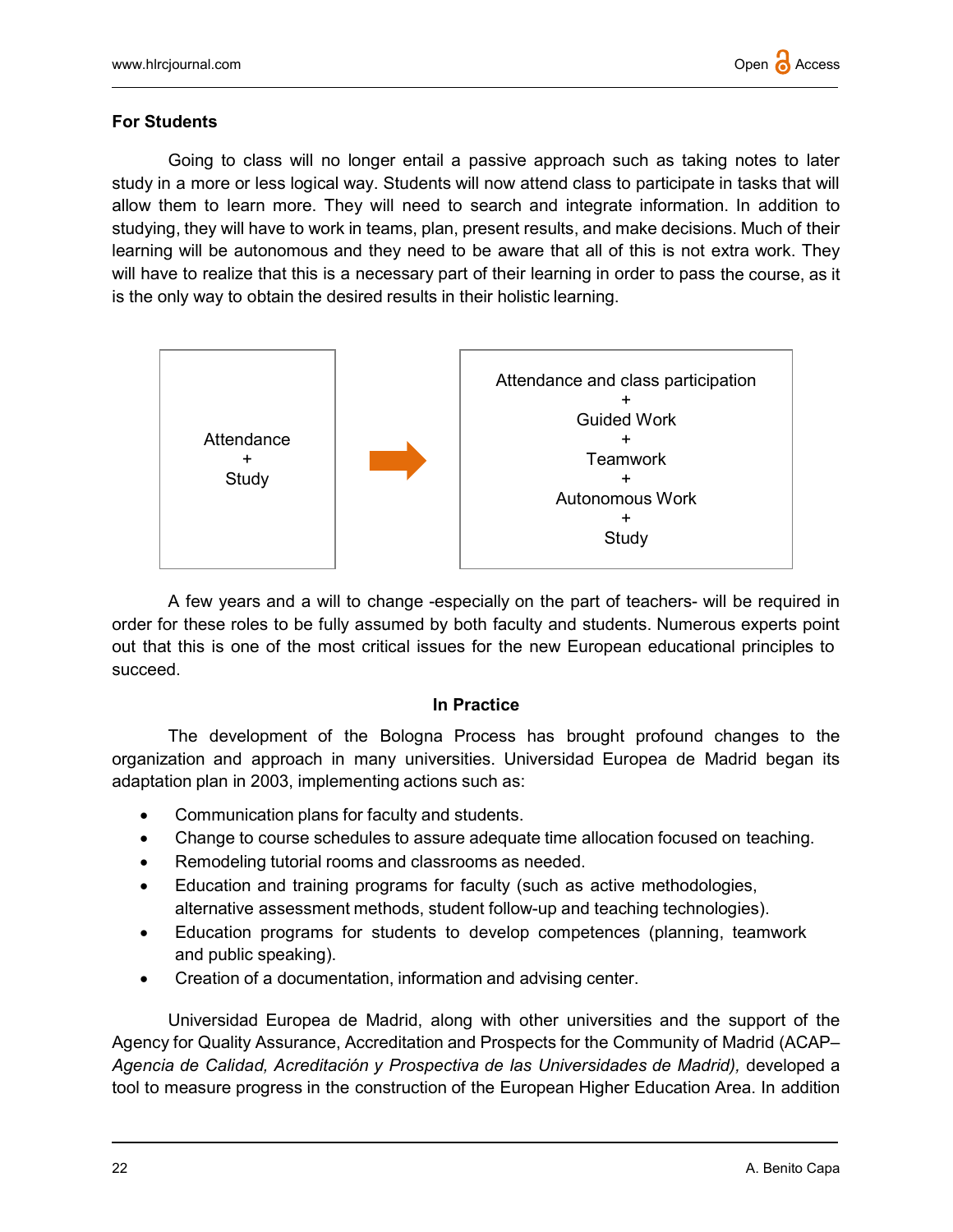to being able to determine the level of adoption of the Bologna principles, it became an essential tool for the improvement of quality throughout the university. Specifically, the NACE tool (Nivel de Adopción de la Convergencia Europea – Adoption Level for European Convergence) considers:

- The level of transparency of an institution's information -an essential part of institutional "good governance"- is the foundation of comparability studies and promotion of mobility.
- The adaptation of a degree structure to the European graduate/post-graduate plan.
- Promoting its international nature, in regard to mobility both for the student and faculty, through entry and exit programs in both cases.
- The degree in which students and their educational needs are met are the core of the universities' activities.
- The degree in which the faculty actually responds to students' and societal needs, making use of adequate teaching methods and their preparation.
- The degree in which institutions respond to societal needs, fundamentally by educating students that are adequately prepared, in order to cover the demands of the labor market and responsible and committed citizenship.
- Facilities and other material resources adapted to students' educational needs.
- And finally, the existence of a set of institutional parameters to measure quality and continuous improvement that reinforce the above.

The NACE tool is built from the detailed assessment of each of the eight aspects mentioned. The global assessment (between 0 and 100 points) is weighted as follows: Transparency (15%), Degree Structure (15%), Internationality (10%), Student-centered focus (15%), Societal-focus (15%), Material Resources (10%) and Quality Assurance (15%). The application of the NACE tool in Higher Education institutions allows them to make a simple diagnosis of the development level of each of the aforementioned elements, an interesting foundation to plan and establish priorities within the EHEA.

Once approved by Spanish law, the development and application of this tool, along with the rest of the actions mentioned above, allowed Universidad Europea de Madrid to thoroughly prepare to launch new Master programs (previously non-existent) and transform all the existing Bachelor degrees into compliant degrees. In 2008, it was the first Spanish private univeristy to take on Bologna's great challenge.

# **Conclusions**

Throughout the 10 years of the EHEA's existence, numerous follow-up reports have been created that show the partial achievements of the process. Noteworthy reports include those in Trends, by the European University Association (EUA) and those from Bologna with student eyes and Bologna at the finish line, by the European Student's Union (ESU). The report Focus on Higher Education in Europe 2010: The impact of the Bologna Process (Eurydice, 2010), is a good example of the achievements of the Bologna Process, with special detail placed on the structure of higher education in different European countries.